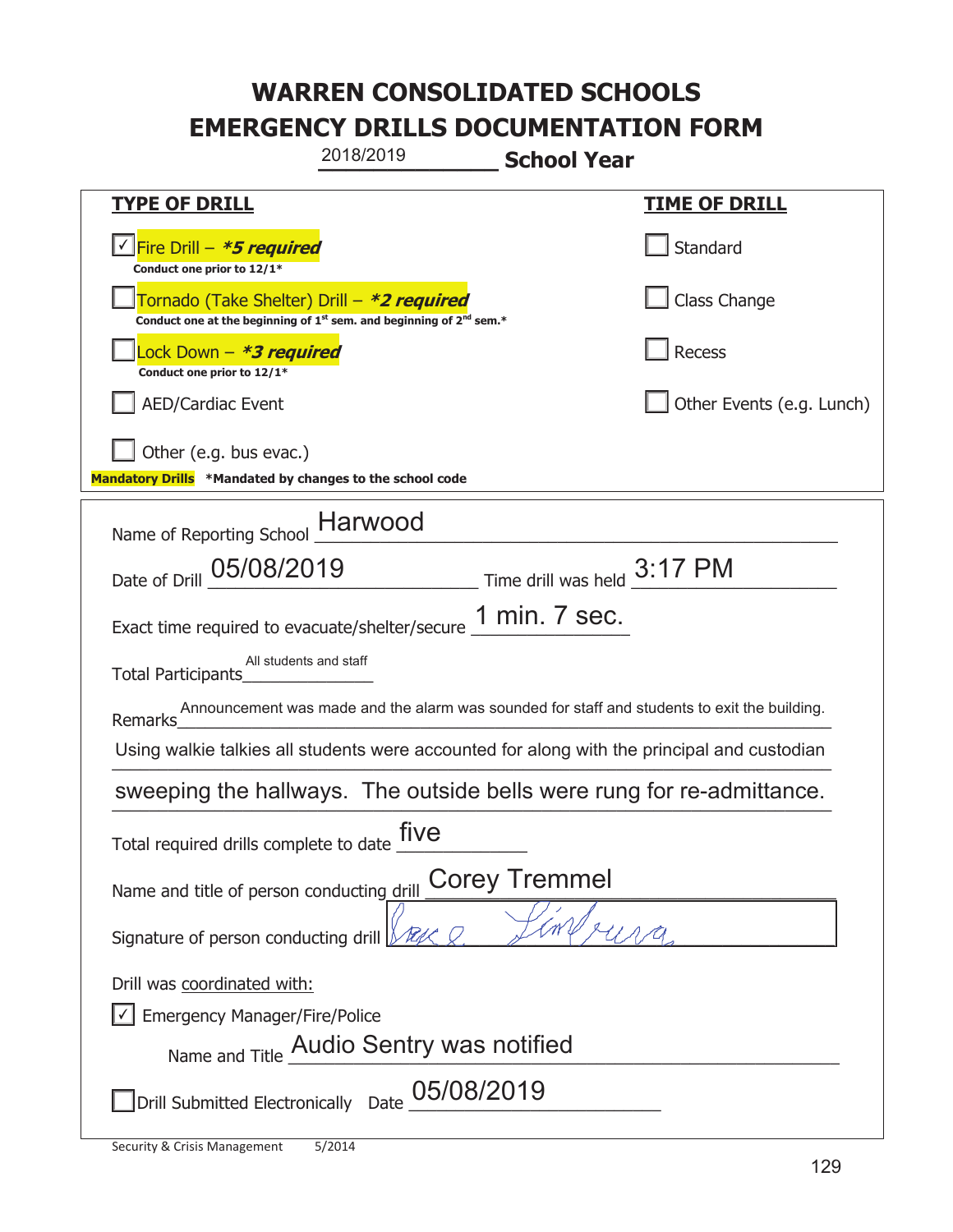|                                                                                    | 2018/2019                                                                     | <b>School Year</b>                                                                                                                                          |  |
|------------------------------------------------------------------------------------|-------------------------------------------------------------------------------|-------------------------------------------------------------------------------------------------------------------------------------------------------------|--|
| <b>TYPE OF DRILL</b>                                                               |                                                                               | <u>TIME OF DRILL</u>                                                                                                                                        |  |
| Fire Drill - *5 required<br>Conduct one prior to 12/1*                             |                                                                               | Standard                                                                                                                                                    |  |
| Tornado (Take Shelter) Drill – *2 required                                         | Conduct one at the beginning of $1^{st}$ sem. and beginning of $2^{nd}$ sem.* | Class Change                                                                                                                                                |  |
| ock Down – <b>*3 required</b><br>Conduct one prior to 12/1*                        |                                                                               | <b>Recess</b>                                                                                                                                               |  |
| <b>AED/Cardiac Event</b>                                                           |                                                                               | Other Events (e.g. Lunch)                                                                                                                                   |  |
| Other (e.g. bus evac.)<br>Mandatory Drills *Mandated by changes to the school code |                                                                               |                                                                                                                                                             |  |
|                                                                                    | Name of Reporting School Harwood Elementary                                   |                                                                                                                                                             |  |
|                                                                                    |                                                                               | Date of Drill $04/25/2019$ Time drill was held $10:37$ a.m.                                                                                                 |  |
| Exact time required to evacuate/shelter/secure _                                   |                                                                               | 1 min. 6 seconds                                                                                                                                            |  |
| All students and staff<br>Total Participants                                       |                                                                               |                                                                                                                                                             |  |
| Remarks                                                                            |                                                                               | Announcement was made and the alarm was sounded for staff and students                                                                                      |  |
|                                                                                    |                                                                               | to exit the building. Using walkie talkies all students were accounted for along with checking all hallways. The outside bells were rung for re-admittance. |  |
|                                                                                    |                                                                               |                                                                                                                                                             |  |
| four<br>Total required drills complete to date                                     |                                                                               |                                                                                                                                                             |  |
| <b>Corey Tremmel</b><br>Name and title of person conducting drill                  |                                                                               |                                                                                                                                                             |  |
| Signature of person conducting drill                                               |                                                                               |                                                                                                                                                             |  |
| Drill was coordinated with:                                                        |                                                                               |                                                                                                                                                             |  |
| <b>Emergency Manager/Fire/Police</b>                                               |                                                                               |                                                                                                                                                             |  |
|                                                                                    | Name and Title Audio Sentry was notified                                      |                                                                                                                                                             |  |
| Drill Submitted Electronically Date                                                | 04/25/2019                                                                    |                                                                                                                                                             |  |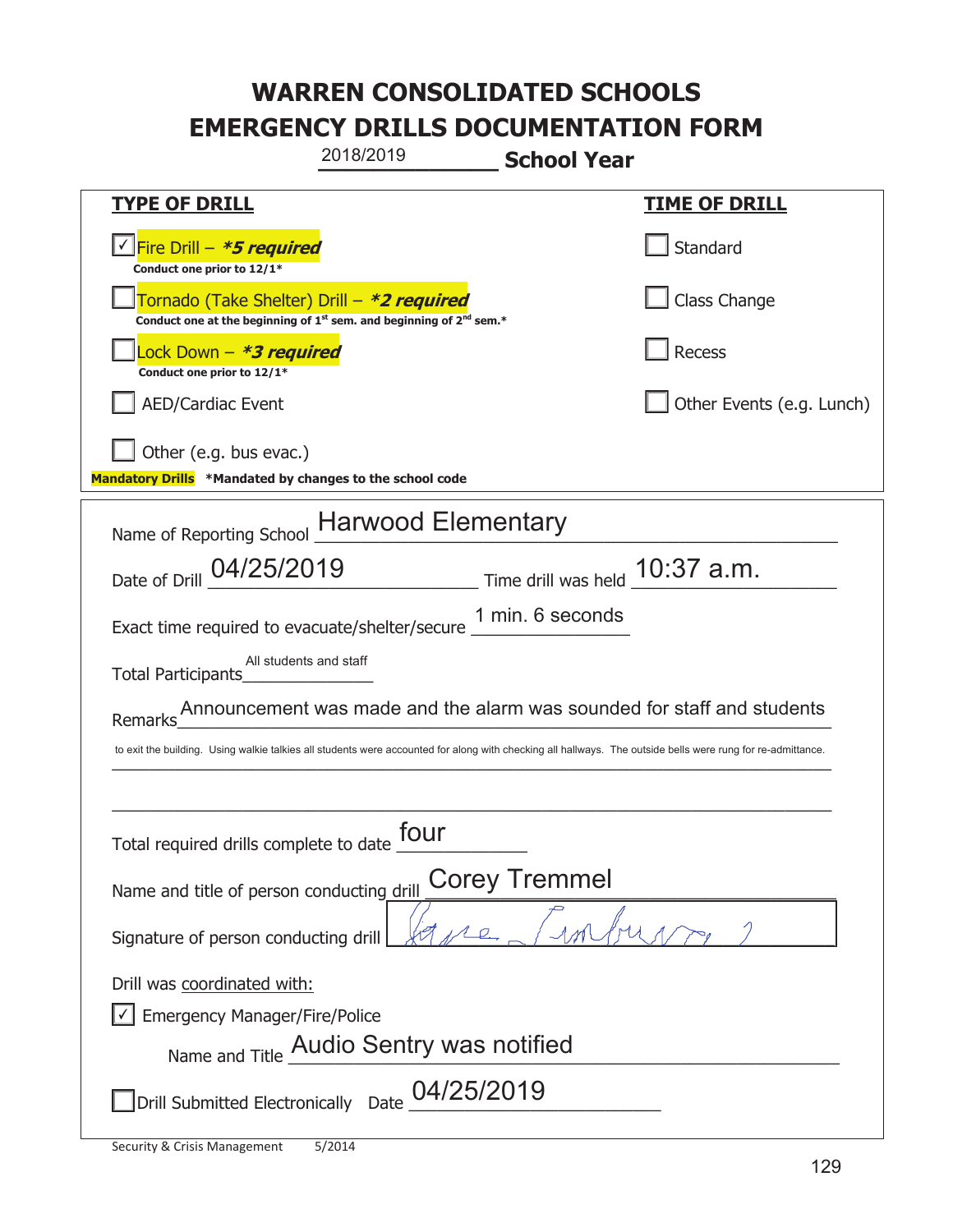| 2018/2019                                                                                                                                 | <b>School Year</b>                                                                                                                  |  |  |
|-------------------------------------------------------------------------------------------------------------------------------------------|-------------------------------------------------------------------------------------------------------------------------------------|--|--|
| <b>TYPE OF DRILL</b>                                                                                                                      | <b>TIME OF DRILL</b>                                                                                                                |  |  |
| Fire Drill $-$ <b>*5 required</b><br>Conduct one prior to 12/1*                                                                           | Standard                                                                                                                            |  |  |
| Tornado (Take Shelter) Drill – *2 required<br>Conduct one at the beginning of 1 <sup>st</sup> sem. and beginning of 2 <sup>nd</sup> sem.* | Class Change                                                                                                                        |  |  |
| Lock Down – <b>*<i>3 required</i></b><br>Conduct one prior to 12/1*                                                                       | Recess                                                                                                                              |  |  |
| <b>AED/Cardiac Event</b>                                                                                                                  | Other Events (e.g. Lunch)                                                                                                           |  |  |
| Other (e.g. bus evac.)<br>Mandatory Drills *Mandated by changes to the school code                                                        |                                                                                                                                     |  |  |
| Name of Reporting School __ Harwood                                                                                                       |                                                                                                                                     |  |  |
| Date of Drill 03/05/2019                                                                                                                  | $\frac{1:30 \text{ pm}}{2}$ Time drill was held $\frac{1:30 \text{ pm}}{2}$                                                         |  |  |
| Exact time required to evacuate/shelter/secure 5 minutes                                                                                  |                                                                                                                                     |  |  |
| Total Participants_Entire Staff                                                                                                           |                                                                                                                                     |  |  |
| Remarks                                                                                                                                   | Announcement was made via PA System that a take shelter drill was taking place and for staff to find the closest shelter area. Once |  |  |
|                                                                                                                                           | all students were accounted for and listened to their instructions students and staff returned                                      |  |  |
| to their classrooms.                                                                                                                      |                                                                                                                                     |  |  |
| two<br>Total required drills complete to date                                                                                             |                                                                                                                                     |  |  |
| <b>Corey Tremmel</b><br>Name and title of person conducting drill                                                                         |                                                                                                                                     |  |  |
| Signature of person conducting drill                                                                                                      |                                                                                                                                     |  |  |
| Drill was coordinated with:<br><b>Emergency Manager/Fire/Police</b>                                                                       |                                                                                                                                     |  |  |
|                                                                                                                                           |                                                                                                                                     |  |  |
| $\sqrt{\phantom{a}}$ Drill Submitted Electronically Date $\underline{\phantom{a}03/05/2019}$                                              |                                                                                                                                     |  |  |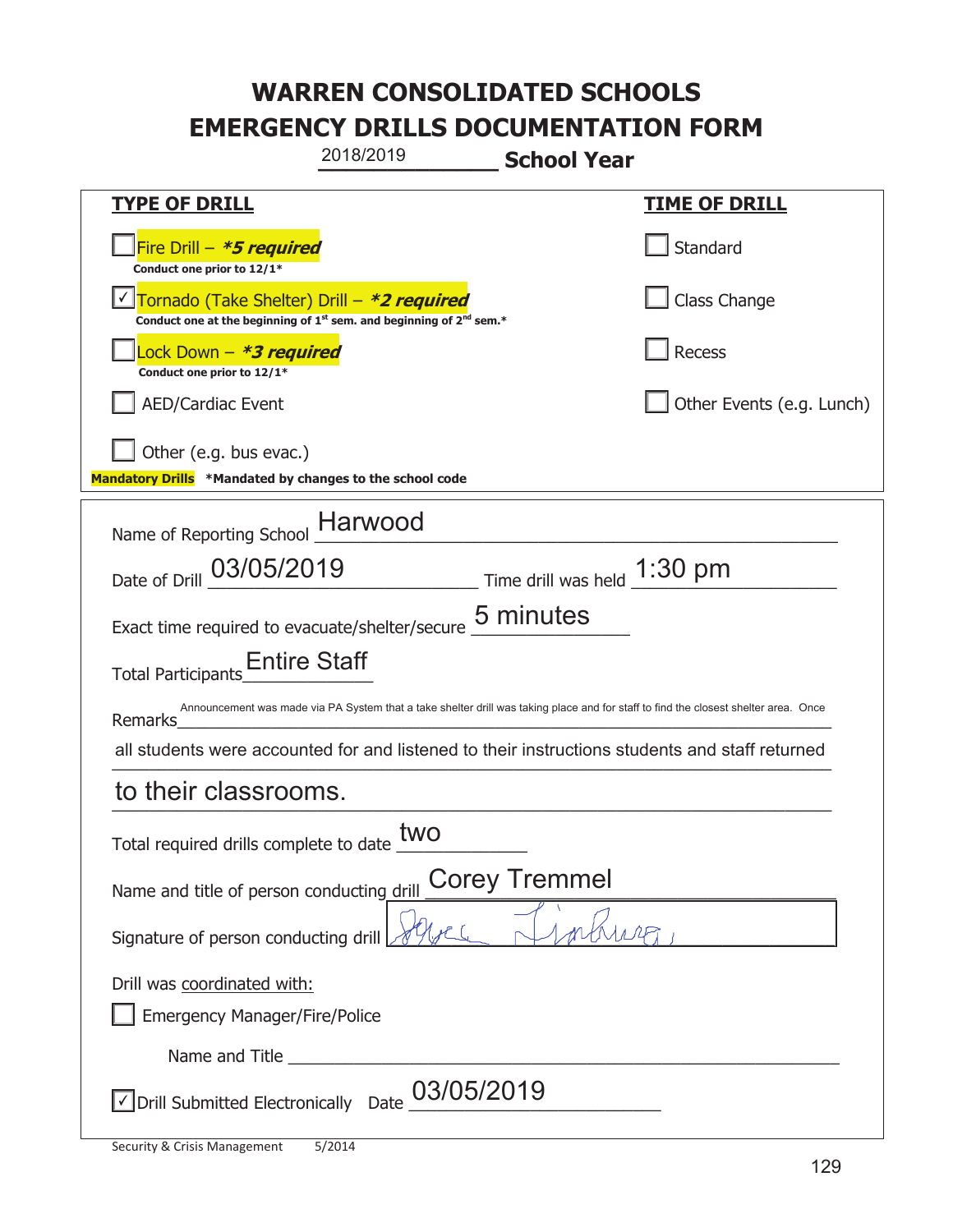|                                                                                                                                 | 2018/2019                                                                                   | <b>School Year</b> |                                                                                                            |
|---------------------------------------------------------------------------------------------------------------------------------|---------------------------------------------------------------------------------------------|--------------------|------------------------------------------------------------------------------------------------------------|
| <u>TYPE OF DRILL</u>                                                                                                            |                                                                                             |                    | <u>TIME OF DRILL</u>                                                                                       |
| Fire Drill - *5 required<br>Conduct one prior to 12/1*                                                                          |                                                                                             |                    | Standard                                                                                                   |
| Tornado (Take Shelter) Drill – *2 required                                                                                      | Conduct one at the beginning of 1 <sup>st</sup> sem. and beginning of 2 <sup>nd</sup> sem.* |                    | Class Change                                                                                               |
| Lock Down – <b>*3 required</b><br>Conduct one prior to 12/1*                                                                    |                                                                                             |                    | Recess                                                                                                     |
| <b>AED/Cardiac Event</b>                                                                                                        |                                                                                             |                    | Other Events (e.g. Lunch)                                                                                  |
| Other (e.g. bus evac.)<br>Mandatory Drills *Mandated by changes to the school code                                              |                                                                                             |                    |                                                                                                            |
| Name of Reporting School __ Harwood                                                                                             |                                                                                             |                    |                                                                                                            |
| Date of Drill 02/07/2019 Time drill was held 2:20 pm                                                                            |                                                                                             |                    |                                                                                                            |
| Exact time required to evacuate/shelter/secure                                                                                  |                                                                                             | 3 minutes          |                                                                                                            |
| all students and staff<br>Total Participants                                                                                    |                                                                                             |                    |                                                                                                            |
| Remarks                                                                                                                         |                                                                                             |                    | Announcement was made via overhead that we were going into a lock down. Using walkie talkies the principal |
| was notified that all students were accounted for and the hallways clear and rooms secure. The all clear was made via overhead. |                                                                                             |                    |                                                                                                            |
|                                                                                                                                 |                                                                                             |                    |                                                                                                            |
| Total required drills complete to date                                                                                          | Three                                                                                       |                    |                                                                                                            |
| <b>Corey Tremmel</b><br>Name and title of person conducting drill                                                               |                                                                                             |                    |                                                                                                            |
| Signature of person conducting drill                                                                                            |                                                                                             |                    |                                                                                                            |
| Drill was coordinated with:                                                                                                     |                                                                                             |                    |                                                                                                            |
| <b>Emergency Manager/Fire/Police</b>                                                                                            |                                                                                             |                    |                                                                                                            |
|                                                                                                                                 |                                                                                             |                    |                                                                                                            |
| Drill Submitted Electronically Date                                                                                             | 02/07/2019                                                                                  |                    |                                                                                                            |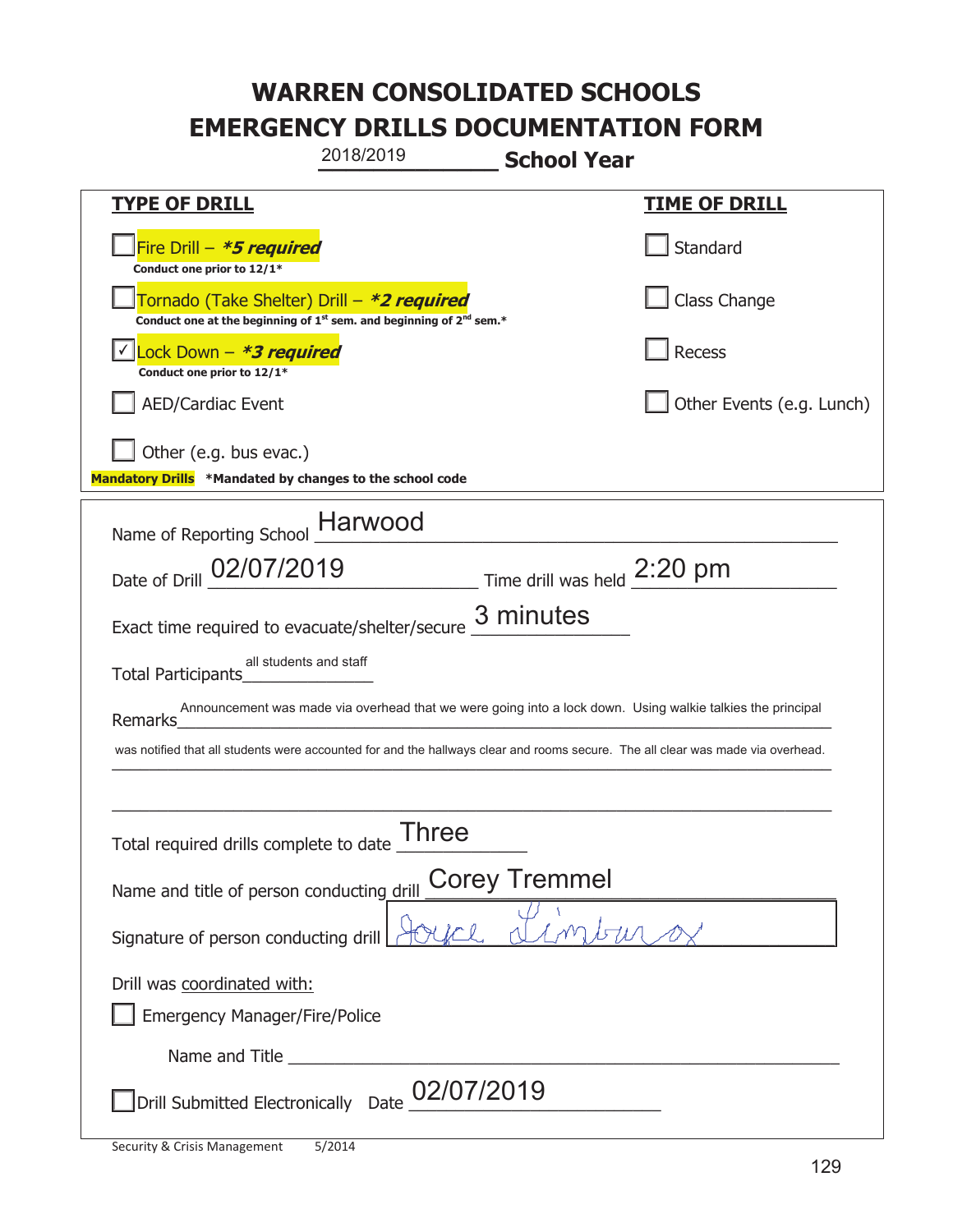| 2018/2019<br><b>School Year</b>                                                                                                           |                                            |  |  |
|-------------------------------------------------------------------------------------------------------------------------------------------|--------------------------------------------|--|--|
| <b>TYPE OF DRILL</b>                                                                                                                      | <b>TIME OF DRILL</b>                       |  |  |
| Fire Drill - *5 required<br>Conduct one prior to 12/1*                                                                                    | Standard                                   |  |  |
| Tornado (Take Shelter) Drill – *2 required<br>Conduct one at the beginning of 1 <sup>st</sup> sem. and beginning of 2 <sup>nd</sup> sem.* | Class Change                               |  |  |
| Lock Down – <b>*<i>3 required</i></b><br>Conduct one prior to 12/1*                                                                       | Recess                                     |  |  |
| <b>AED/Cardiac Event</b>                                                                                                                  | Other Events (e.g. Lunch)                  |  |  |
| Other (e.g. bus evac.)<br>Mandatory Drills *Mandated by changes to the school code                                                        |                                            |  |  |
| Name of Reporting School __ Harwood                                                                                                       |                                            |  |  |
| Date of Drill 01/10/2019                                                                                                                  | $\_$ Time drill was held $\_$ 10:30 $a.m.$ |  |  |
| 5 minutes<br>Exact time required to evacuate/shelter/secure                                                                               |                                            |  |  |
| Total Participants <sub>__</sub> Entire Staff                                                                                             |                                            |  |  |
| Announcement was made via P.A. System that a take shelter drill was taking place. After all students<br>Remarks                           |                                            |  |  |
| were accounted for via walkie talkie's the announcement was made                                                                          |                                            |  |  |
| that the drill was complete.                                                                                                              |                                            |  |  |
| Total required drills complete to date $\frac{\text{One}}{\text{The}}$                                                                    |                                            |  |  |
| <b>Corey Tremmel</b><br>Name and title of person conducting drill                                                                         |                                            |  |  |
| Signature of person conducting drill                                                                                                      |                                            |  |  |
| Drill was coordinated with:<br><b>Emergency Manager/Fire/Police</b>                                                                       |                                            |  |  |
|                                                                                                                                           |                                            |  |  |
| $\sqrt{2}$ Drill Submitted Electronically Date $\underline{01/10/2019}$                                                                   |                                            |  |  |

t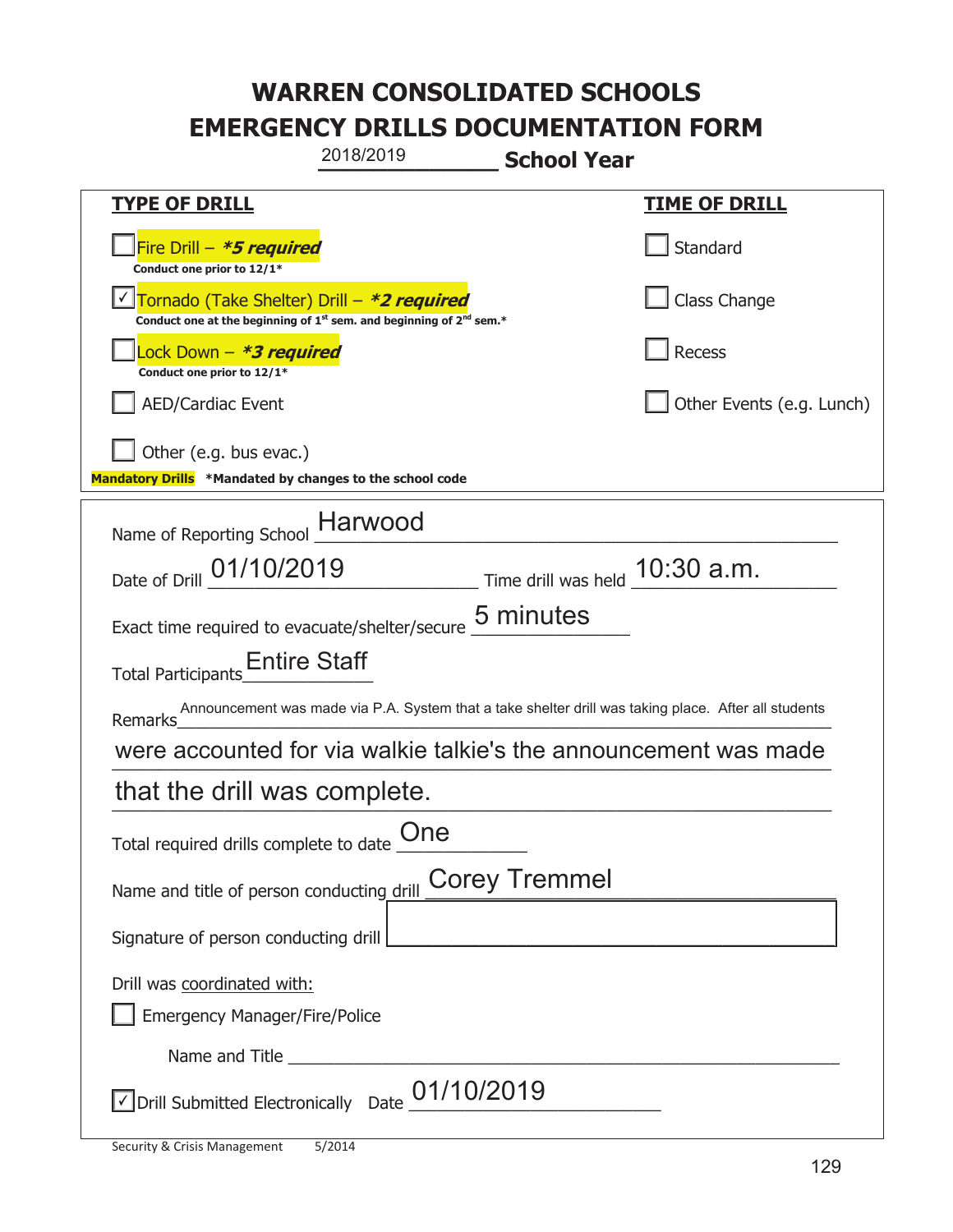|                                                                                                                                           | 2018/2019 | <b>School Year</b>   |                                                                                                                     |
|-------------------------------------------------------------------------------------------------------------------------------------------|-----------|----------------------|---------------------------------------------------------------------------------------------------------------------|
| <b>TYPE OF DRILL</b>                                                                                                                      |           |                      | <u>TIME OF DRILL</u>                                                                                                |
| Fire Drill - *5 required<br>Conduct one prior to 12/1*                                                                                    |           |                      | Standard                                                                                                            |
| Tornado (Take Shelter) Drill – *2 required<br>Conduct one at the beginning of 1 <sup>st</sup> sem. and beginning of 2 <sup>nd</sup> sem.* |           |                      | Class Change                                                                                                        |
| Lock Down - <b>*3 required</b><br>Conduct one prior to 12/1*                                                                              |           |                      | Recess                                                                                                              |
| <b>AED/Cardiac Event</b>                                                                                                                  |           |                      | Other Events (e.g. Lunch)                                                                                           |
| Other (e.g. bus evac.)<br>Mandatory Drills *Mandated by changes to the school code                                                        |           |                      |                                                                                                                     |
| Name of Reporting School __ Harwood                                                                                                       |           |                      |                                                                                                                     |
| Date of Drill $12/05/2018$ Time drill was held $9:30$ a.m.                                                                                |           |                      |                                                                                                                     |
| Exact time required to evacuate/shelter/secure                                                                                            |           | 5 minutes            |                                                                                                                     |
| All students and staff<br>Total Participants                                                                                              |           |                      |                                                                                                                     |
| Remarks                                                                                                                                   |           |                      | Announcement was made via overhead that we were going into an external Lock Down.Using walkie talkies the principal |
| was notified that all students were accounted for , hallways clear and room secure. The all clear was made via overhead.                  |           |                      |                                                                                                                     |
|                                                                                                                                           |           |                      |                                                                                                                     |
| Total required drills complete to date                                                                                                    | Two       |                      |                                                                                                                     |
| Name and title of person conducting drill                                                                                                 |           | <b>Corey Tremmel</b> |                                                                                                                     |
| Signature of person conducting drill                                                                                                      |           |                      |                                                                                                                     |
| Drill was coordinated with:<br><b>Emergency Manager/Fire/Police</b>                                                                       |           |                      |                                                                                                                     |
|                                                                                                                                           |           |                      |                                                                                                                     |
| JDrill Submitted Electronically Date $\_12/05/2018$                                                                                       |           |                      |                                                                                                                     |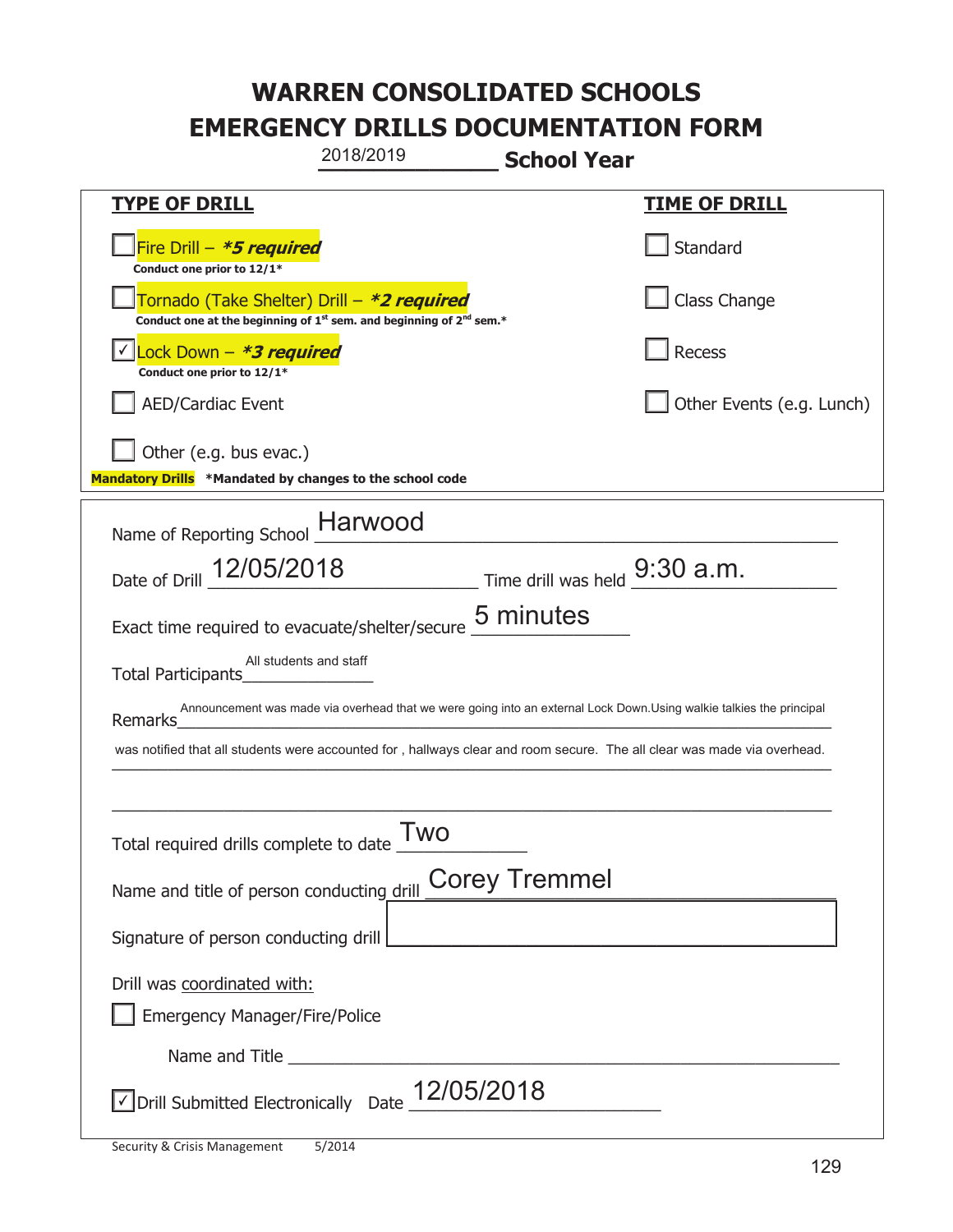|                                                                                    | 2018/2019                                                                                                              | <b>School Year</b>   |                                  |
|------------------------------------------------------------------------------------|------------------------------------------------------------------------------------------------------------------------|----------------------|----------------------------------|
| <u>TYPE OF DRILL</u>                                                               |                                                                                                                        |                      | <u>TIME OF DRILL</u>             |
| <u>√ Fire Drill – <i>*5 required</i></u><br>Conduct one prior to 12/1*             |                                                                                                                        |                      | Standard                         |
| Tornado (Take Shelter) Drill – *2 required                                         | Conduct one at the beginning of $1^{st}$ sem. and beginning of $2^{nd}$ sem.*                                          |                      | Class Change                     |
| Lock Down - *3 required<br>Conduct one prior to 12/1*                              |                                                                                                                        |                      | Recess                           |
| <b>AED/Cardiac Event</b>                                                           |                                                                                                                        |                      | Other Events (e.g. Lunch)        |
| Other (e.g. bus evac.)<br>Mandatory Drills *Mandated by changes to the school code |                                                                                                                        |                      |                                  |
| Name of Reporting School                                                           | <b>Harwood Elementary</b>                                                                                              |                      |                                  |
| Date of Drill 11/12/2018                                                           |                                                                                                                        |                      | Time drill was held $10:00$ a.m. |
| Exact time required to evacuate/shelter/secure _                                   |                                                                                                                        | 1 minute 21 seconds  |                                  |
| All students & Staff<br>Total Participants                                         |                                                                                                                        |                      |                                  |
| Remarks                                                                            | The alarm was sounded and students and staff exited the building. Using walkie talkies all studens were accounted for. |                      |                                  |
| The outside bells were rung for re-admittance.                                     |                                                                                                                        |                      |                                  |
|                                                                                    |                                                                                                                        |                      |                                  |
| <b>Three</b><br>Total required drills complete to date                             |                                                                                                                        |                      |                                  |
| Name and title of person conducting drill                                          |                                                                                                                        | <b>Corey Tremmel</b> |                                  |
| Signature of person conducting drill                                               |                                                                                                                        |                      |                                  |
| Drill was coordinated with:                                                        |                                                                                                                        |                      |                                  |
| <b>Emergency Manager/Fire/Police</b>                                               |                                                                                                                        |                      |                                  |
|                                                                                    | Name and Title Audio Sentry was notified                                                                               |                      |                                  |
|                                                                                    | Drill Submitted Electronically Date $\_11/12/2018$                                                                     |                      |                                  |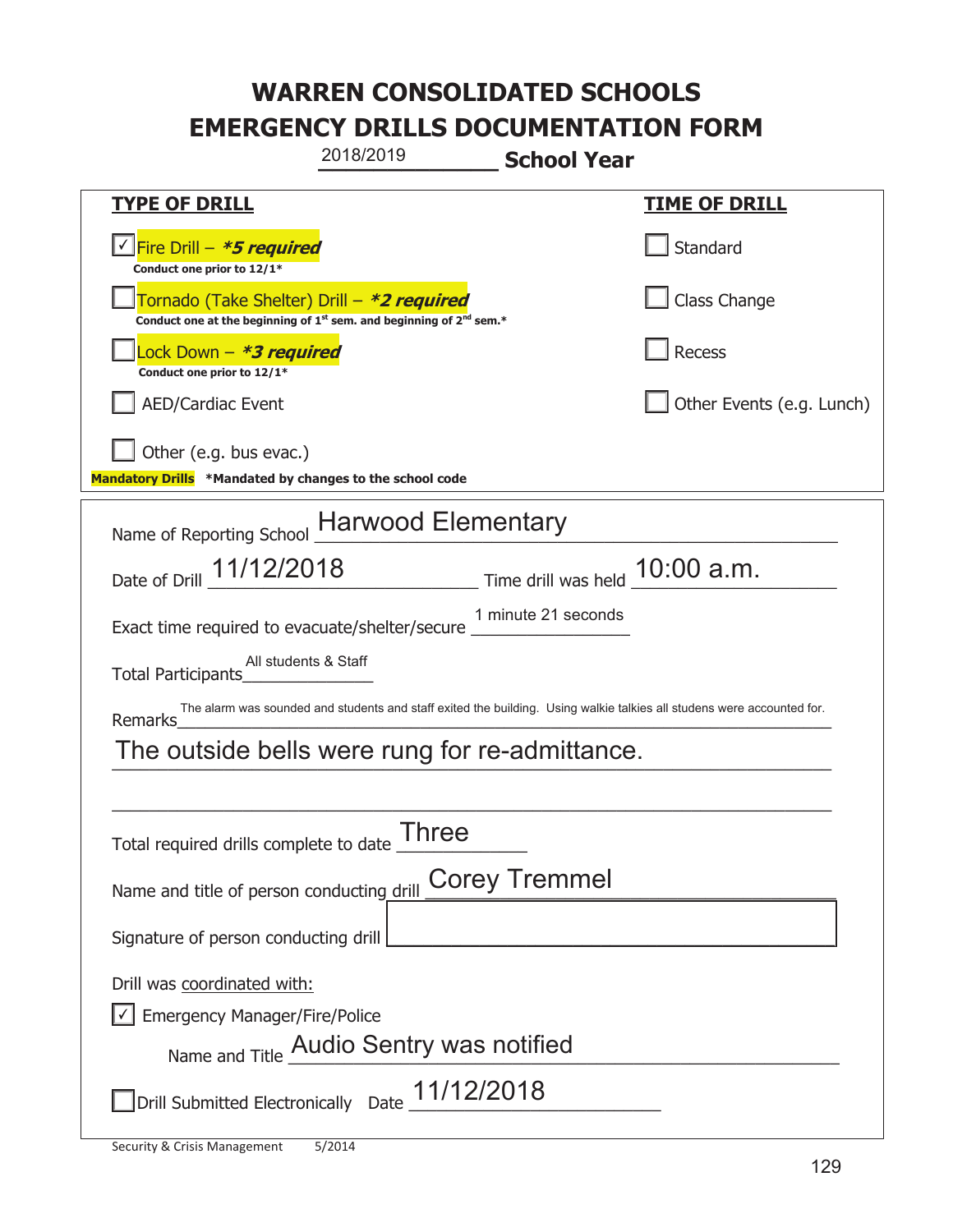| 2018/2019<br><b>School Year</b>                                                                                                           |                           |  |  |
|-------------------------------------------------------------------------------------------------------------------------------------------|---------------------------|--|--|
| <b>TYPE OF DRILL</b>                                                                                                                      | <u>TIME OF DRILL</u>      |  |  |
| Fire Drill - *5 required<br>Conduct one prior to 12/1*                                                                                    | Standard                  |  |  |
| Tornado (Take Shelter) Drill – *2 required<br>Conduct one at the beginning of 1 <sup>st</sup> sem. and beginning of 2 <sup>nd</sup> sem.* | Class Change              |  |  |
| Lock Down - *3 required<br>Conduct one prior to 12/1*                                                                                     | Recess                    |  |  |
| <b>AED/Cardiac Event</b>                                                                                                                  | Other Events (e.g. Lunch) |  |  |
| Other (e.g. bus evac.)<br>Mandatory Drills *Mandated by changes to the school code                                                        |                           |  |  |
| Name of Reporting School _Harwood                                                                                                         |                           |  |  |
| Date of Drill 09/26/2018 Time drill was held 10:05 a.m.                                                                                   |                           |  |  |
| 10 minutes<br>Exact time required to evacuate/shelter/secure                                                                              |                           |  |  |
| All students and staff<br>Total Participants                                                                                              |                           |  |  |
| Announcement was made via overhead that we were going into an external Lock Down.<br>Remarks                                              |                           |  |  |
| Using walkie talkies principal was notified that all students were safe and rooms secure then the all clear was made via overhead.        |                           |  |  |
|                                                                                                                                           |                           |  |  |
| one<br>Total required drills complete to date                                                                                             |                           |  |  |
| <b>Corey Tremmel</b><br>Name and title of person conducting drill                                                                         |                           |  |  |
| Signature of person conducting drill                                                                                                      |                           |  |  |
| Drill was coordinated with:                                                                                                               |                           |  |  |
| <b>Emergency Manager/Fire/Police</b>                                                                                                      |                           |  |  |
|                                                                                                                                           |                           |  |  |
| Drill Submitted Electronically Date $\frac{09/27/2018}{\sqrt{25}}$                                                                        |                           |  |  |